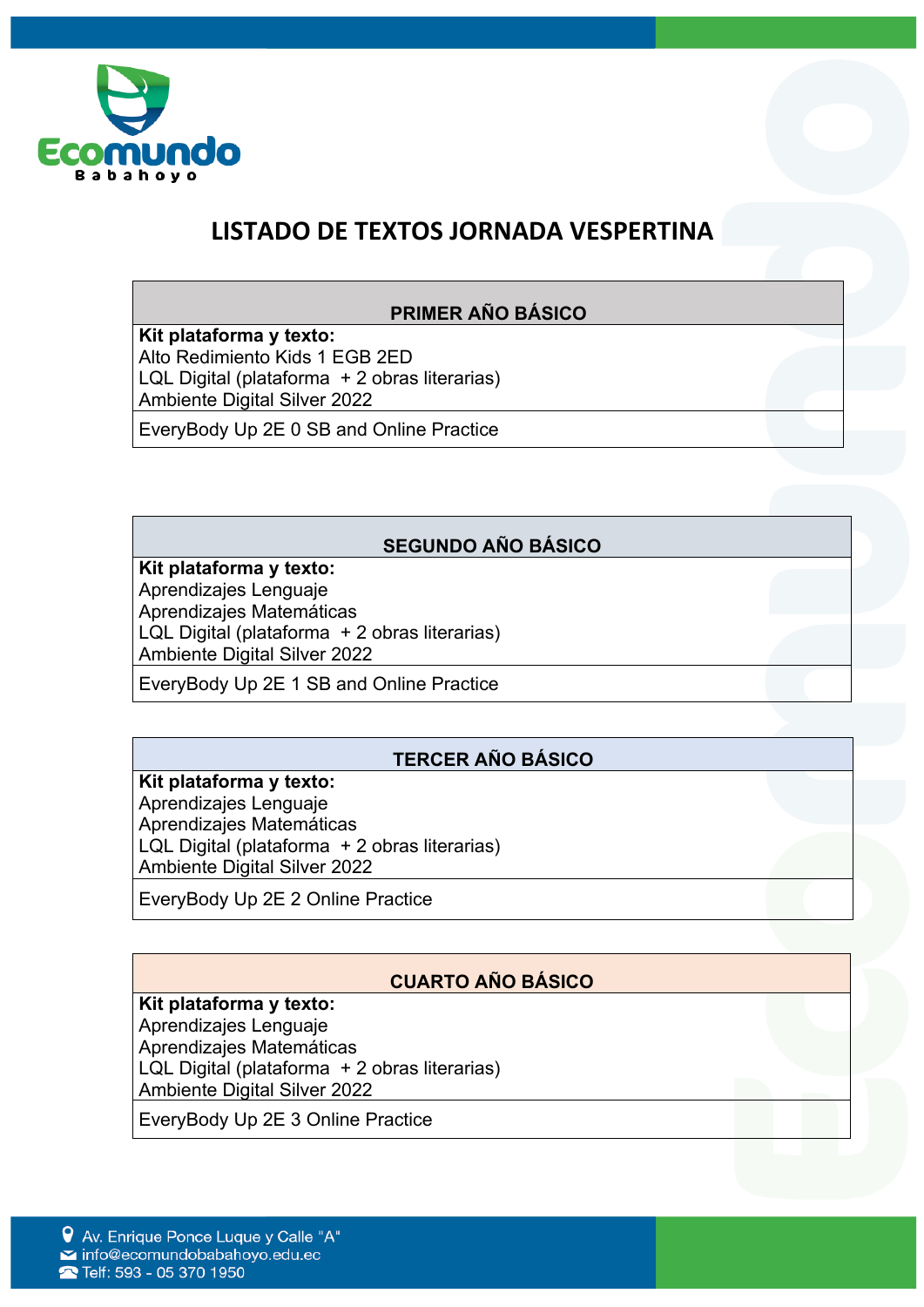

## **QUINTO AÑO BÁSICO**

**Kit plataforma y texto:** Aprendizajes Lenguaje Aprendizajes Matemáticas LQL Digital (plataforma + 2 obras literarias) Ambiente Digital Silver 2022

EveryBody Up 2E 4 Online Practice

# **SEXTO AÑO BÁSICO**

**Kit plataforma y texto:** Aprendizajes Lenguaje Aprendizajes Matemáticas LQL Digital (plataforma + 2 obras literarias) Ambiente Digital Silver 2022

EveryBody Up 2E 5 Online Practice

### **SÉPTIMO AÑO BÁSICO**

#### **Kit plataforma y texto:**

Aprendizajes Lenguaje Aprendizajes Matemáticas LQL Digital (plataforma + 2 obras literarias) Ambiente Digital Silver 2022

EveryBody Up 2E 6 Online Practice

# **OCTAVO AÑO BÁSICO**

#### **Kit plataforma y texto:**

Aprendizajes Lenguaje Aprendizajes Matemáticas LQL Digital (plataforma + 2 obras literarias) Ambiente Digital Silver 2022

Got It 2E 1 ST A PK Online Practice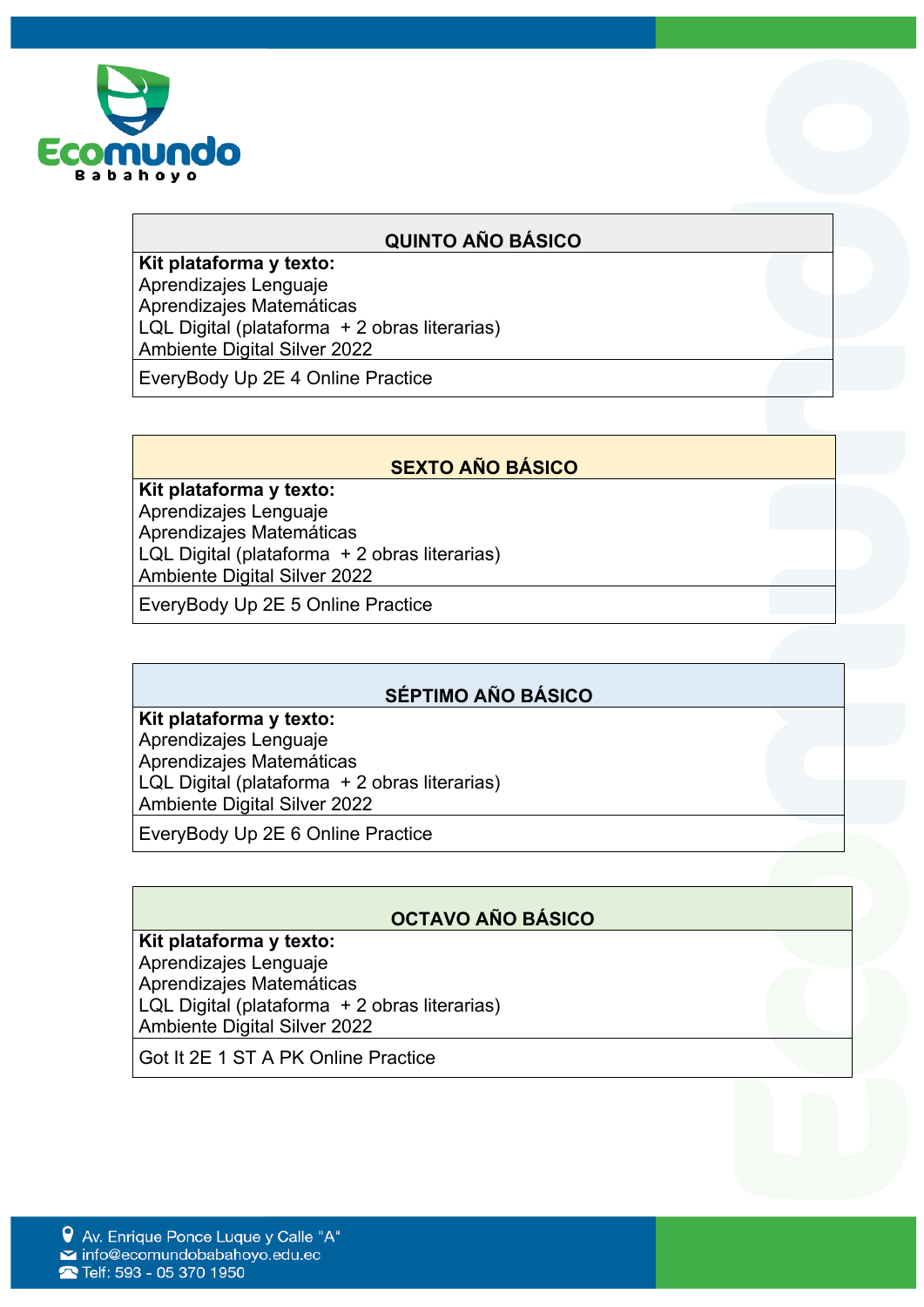

### **NOVENO AÑO BÁSICO**

**Kit plataforma y texto:** Aprendizajes Lenguaje Aprendizajes Matemáticas LQL Digital (plataforma + 2 obras literarias) Ambiente Digital Silver 2022

Got It 2E 1 ST B PK Online Practice

### **DÉCIMO AÑO BÁSICO**

**Kit plataforma y texto:** Aprendizajes Lenguaje Aprendizajes Matemáticas LQL Digital (plataforma + 2 obras literarias) Ambiente Digital Silver 2022

Got It 2E 2 ST A PK Online Practice

### **PRIMER AÑO DE BACHILLERATO**

LQL Digital (plataforma + 2 obras literarias)

Plataforma CloudLabs

Got It 2E 2 ST B PK Online Practice

## **SEGUNDO AÑO DE BACHILLERATO**

LQL Digital (plataforma + 2 obras literarias)

Plataforma CloudLabs

Got It 2E 3 ST A PK Online Practice